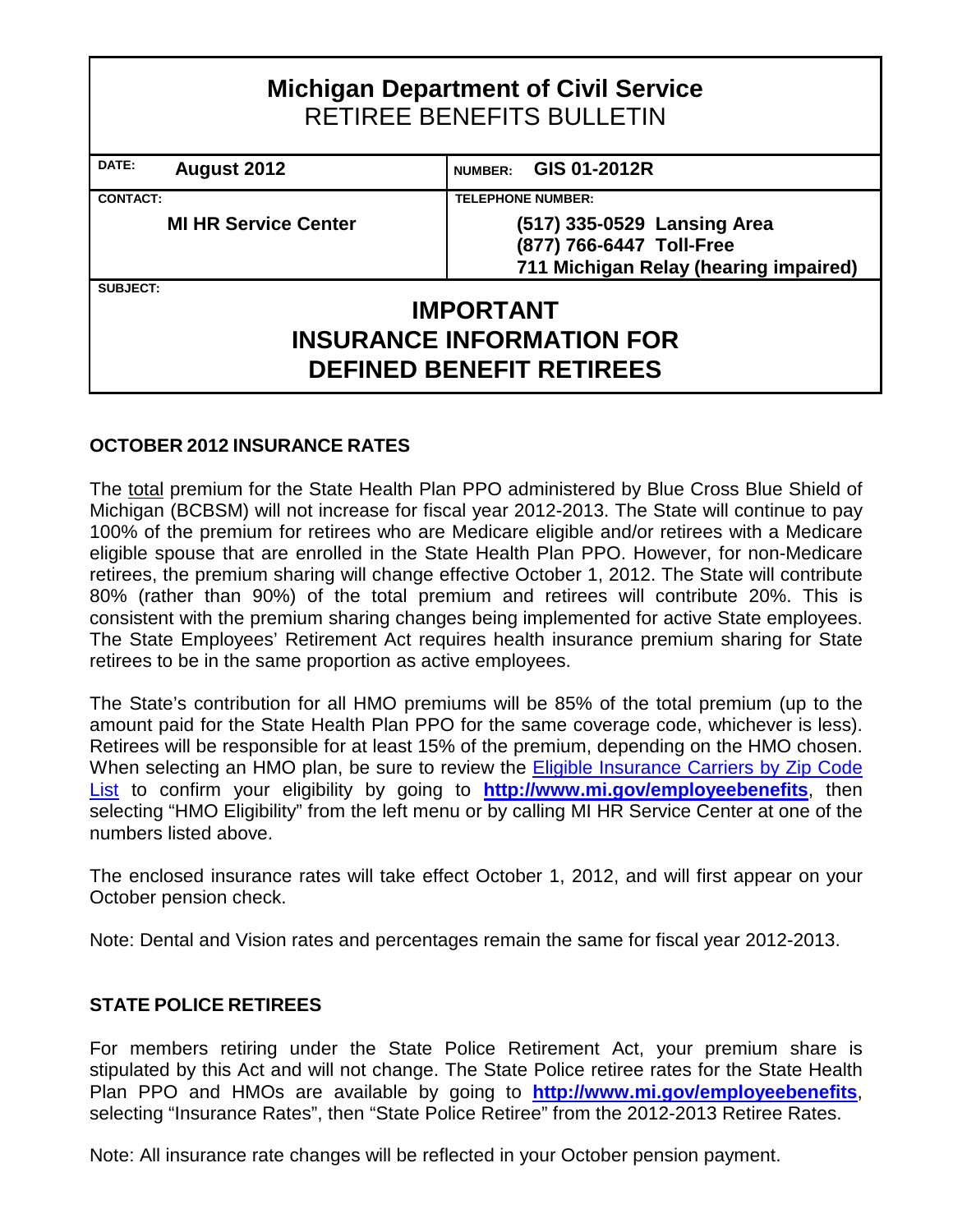# **ADDITIONAL INFORMATION REGARDING RETIREE HEALTH INSURANCE**

# **MEDICARE PART B**

Once you become eligible for Medicare, your State retiree health care coverage becomes your secondary insurance. You will automatically be enrolled in Medicare Part A and Part B as soon as you are eligible. If you did not sign up for Part B at the time you initially became eligible, you can sign up at your local Social Security office or by calling (800) 772-1213. If you do not enroll in Medicare Part B, you will be personally responsible for any medical expenses covered by Medicare.

If you become eligible for Medicare prior to age 65, be sure to enroll in Medicare Part A and Part B and enter the Medicare information online by logging into miAccount at **[www.mi.gov/orsmiaccount](http://www.mi.gov/orsmiaccount)** or send the *Insurance Enrollment/Change Request* to the Office of Retirement Services (ORS) to enroll.

# **REMINDERS FOR HMO MEMBERS**

#### Medicare Advantage

When you or your dependent become eligible for Medicare, you will need to submit an application for your HMO's Medicare Advantage plan if you wish to remain enrolled in your HMO. If your HMO does not offer a Medicare Advantage plan or if a Medicare Advantage plan is not available in your area, you must select the State Health Plan PPO.

# **REMINDERS FOR MEMBERS OF THE STATE HEALTH PLAN PPO**

#### SUPPORT Program (800) 321-8074

Through this program, you can obtain durable medical equipment with no co-pays or deductibles for supplies and equipment obtained within the network. Most durable equipment will be delivered directly to your home.

#### Blue Health Connection (800) 775-2583

This disease management program provides health educational materials, online health resources, a smoking cessation program and a 24-hour nurse help line.

#### **ENROLLING IN OR CHANGING YOUR INSURANCE PLAN**

If you wish to make changes to your State Health, Dental, or Vision plans, log into [miAccount](http://www.michigan.gov/orsmiaccount) or use the *Insurance Enrollment/Change Request* available on the ORS website at **<http://www.mi.gov/ors>**. Send your completed form and required proof(s) for dependent coverage to ORS.

To enroll in an HMO, request the enrollment form directly from the HMO. HMO contact information is included with this mailing. Send your completed form to ORS along with the *Insurance Enrollment/Change Request* and all required proofs.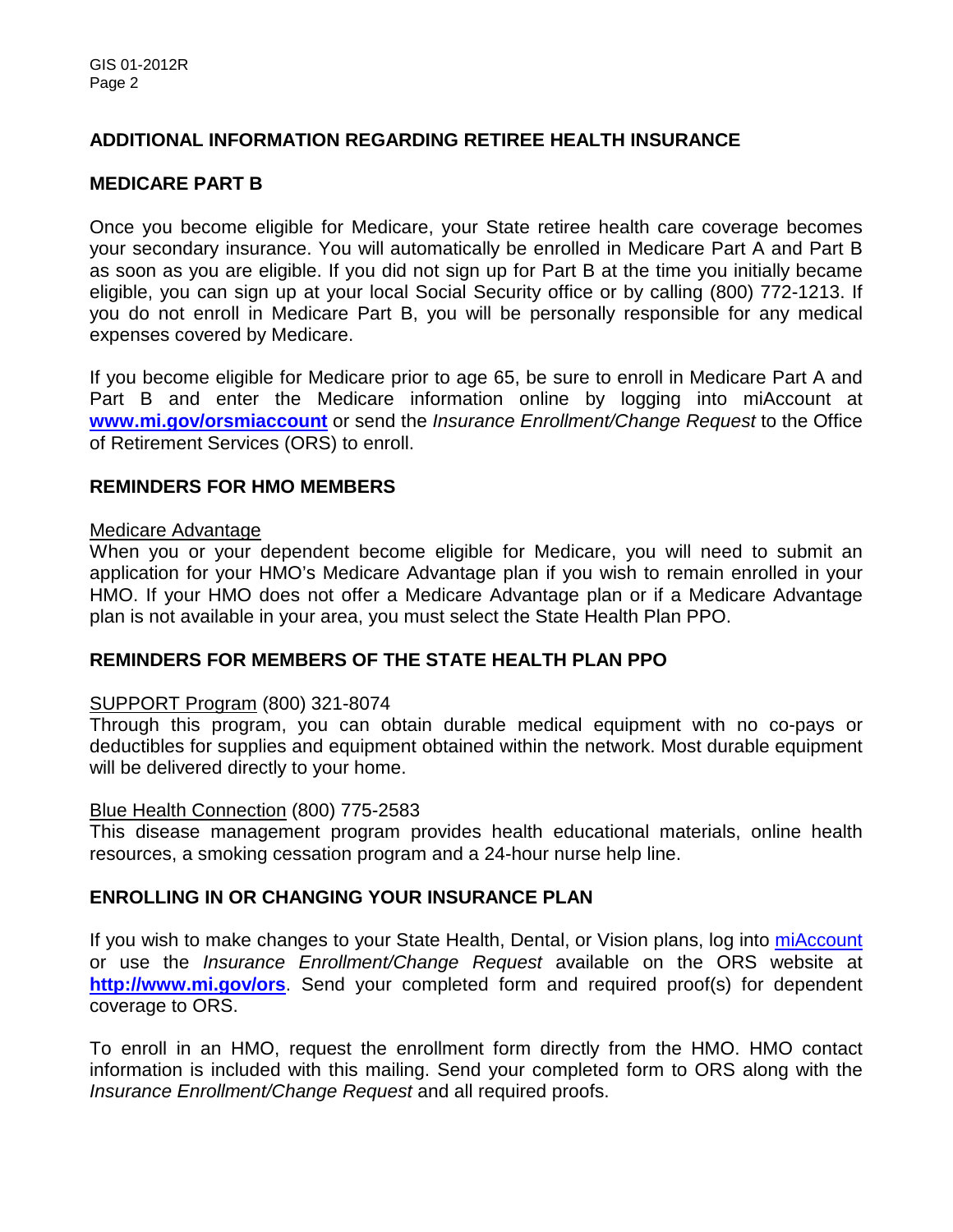As a pension recipient, you are not restricted to an open enrollment window to enroll in or make changes to your health insurance plan. New enrollments or changes are normally subject to a **six-month waiting period** from the date ORS receives your enrollment form(s) and all required proofs.

The normal six-month waiting period is **waived** when you or a dependent has an involuntary loss of other group coverage or a change in your family status (marriage, death, divorce). If ORS receives your *[Insurance Enrollment/Change Request](http://www.michigan.gov/documents/orsstatedb/R0452GH_244205_7.pdf)* and HMO enrollment form, if needed, along with proof of your loss of coverage within 30 days of the event, there will be no gap in your coverage.

If you are currently enrolled in an HMO and wish to change to the State Health Plan PPO, normally you must remain in the HMO for six months after you complete and submit to ORS the *Insurance Enrollment/Change Request* and all required proofs, unless the coverage is no longer available because you've moved out of the coverage area.

To switch from one HMO to another HMO, or to change from the State Health Plan PPO to an HMO, there is no six month wait. To process the change, request an application from the HMO and return it to ORS along with the *Insurance Enrollment/Change Request* and all necessary proofs.

# **INSURANCE PLAN INFORMATION ONLINE**

To view the benefit booklets for the Retiree State Health Plan PPO Medicare, non-Medicare, and HMOs go to **<http://www.mi.gov/employeebenefits>**, select "Benefit Booklets", "Health", and view the "State Health Plan Benefit Information" section. If you are considering an HMO plan, be sure to use the Eligible Insurance [Carriers by Zip Code](http://web1mdcs.state.mi.us/MCSCZIPCodesBenefits/InsuranceCodes.aspx) link to verify which HMOs provide coverage in your area.

Basic information about retiree insurance and eligibility is available on the Office of Retirement Services website. To view post-retirement insurance information, go to. Select your retirement plan. Select "After Retirement", then "Your Insurance Benefits".

Questions regarding the information in this bulletin can be directed to MI HR Service Center toll-free at (877) 766-6447, in the Lansing area at (517) 335-0529 or 711 for Michigan Relay (hearing impaired).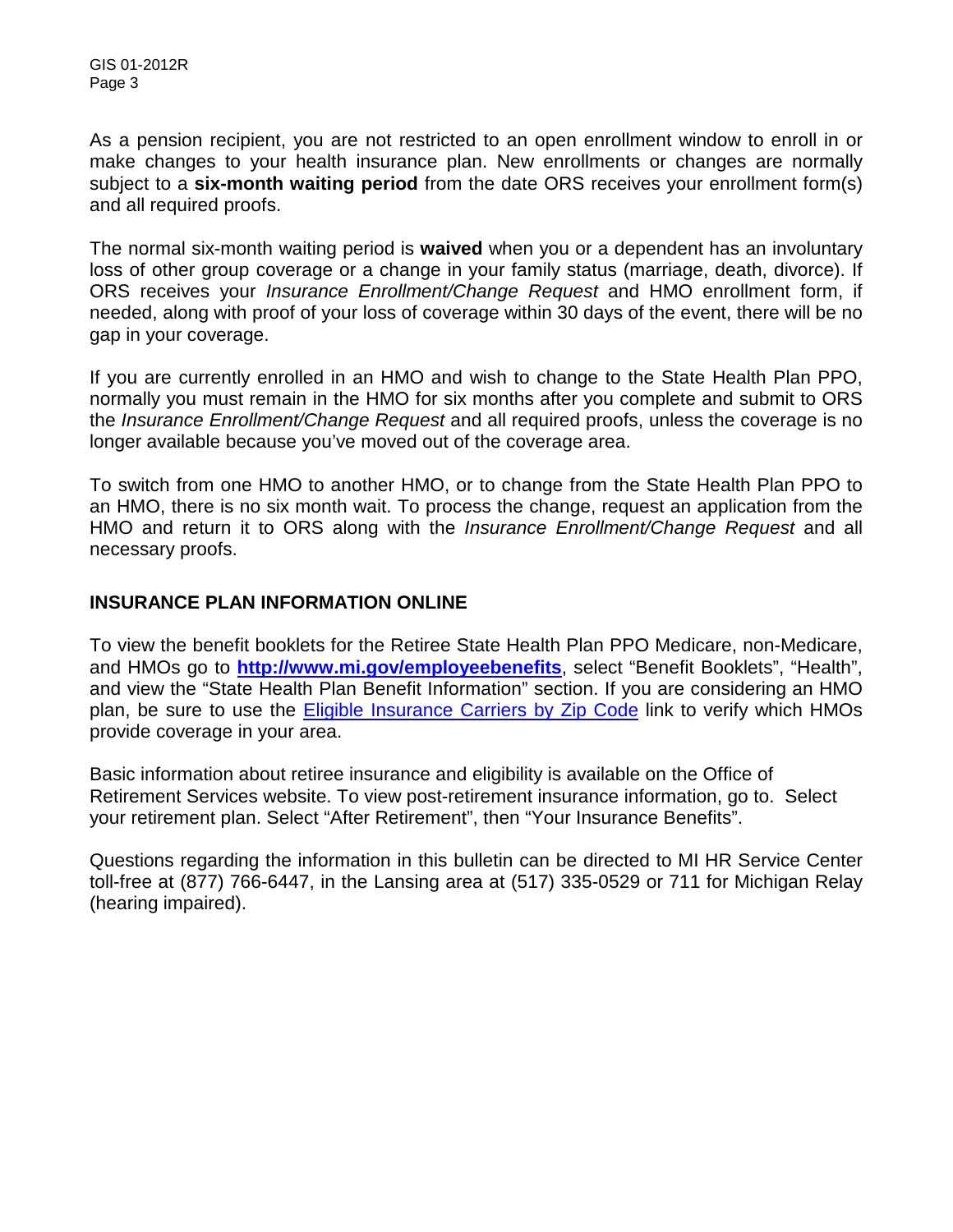|          | Retirees' State Health Plan - Blue Cross Blue Shield PPO |    |         |    |              |                |          |    |                 |  |  |  |
|----------|----------------------------------------------------------|----|---------|----|--------------|----------------|----------|----|-----------------|--|--|--|
|          |                                                          |    |         |    |              |                |          |    |                 |  |  |  |
|          |                                                          |    | Retiree |    | <b>State</b> | <b>MONTHLY</b> |          |    | Retiree Monthly |  |  |  |
| 121-BCBS |                                                          |    | Share   |    | Share        |                | TOTAL    |    | <b>COBRA</b>    |  |  |  |
| G        | <b>Retiree Only</b>                                      | \$ | 146.88  | \$ | 587.50       | \$             | 734.38   | \$ | 749.07          |  |  |  |
|          | Retiree & Spouse                                         |    | 293.75  | \$ | 1,175.00     | \$             | 1,468.75 | \$ | 1,498.13        |  |  |  |
| R        | Retiree & Child(ren)                                     | \$ | 185.01  | \$ | 740.04       | \$             | 925.05   | \$ | 943.55          |  |  |  |
| W        | Retiree, Spouse & Child(ren)                             | \$ | 340.05  | \$ | 1,360.20     | \$             | 1,700.25 | \$ | 1,734.26        |  |  |  |
| Н        | Retiree 65+ Only                                         | \$ |         | \$ | 385.05       | \$             | 385.05   | \$ | 392.75          |  |  |  |
| М        | Retiree 65+ & Spouse 65+                                 | \$ |         | \$ | 770.12       | \$             | 770.12   | \$ | 785.52          |  |  |  |
| S        | Retiree 65+ & Child(ren)                                 | \$ |         |    | 575.74       | \$             | 575.74   | \$ | 587.25          |  |  |  |
| X        | Retiree 65+ & Spouse 65+ & Child(ren)                    | \$ |         | \$ | 1,001.65     | \$             | 1,001.65 | \$ | 1,021.68        |  |  |  |
| N        | Retiree under 65 & Spouse 65+                            | \$ |         | \$ | 1,119.43     | \$             | 1,119.43 | \$ | 1,141.82        |  |  |  |
| P        | Retiree 65+ & Spouse under 65                            | \$ |         | \$ | 1,119.43     | \$             | 1.119.43 | \$ | 1,141.82        |  |  |  |
| Y        | Retiree under 65, Spouse 65+ & Child(ren)                | \$ |         |    | 1,350.95     | \$             | 1,350.95 | \$ | 1,377.97        |  |  |  |
| Z        | Retiree 65+, Spouse under 65 & Child(ren)                | \$ |         | \$ | 1.350.95     | \$             | 1.350.95 | \$ | 1.377.97        |  |  |  |
|          |                                                          |    |         |    |              |                |          |    |                 |  |  |  |
|          | Sponsored Dependent under 65                             | \$ | 809.13  | \$ |              | \$             | 809.13   | \$ | 825.31          |  |  |  |
|          | Sponsored Dependent 65+                                  | \$ | 383.01  | S  |              | \$             | 383.01   | \$ | 390.67          |  |  |  |

|            |                              |        | <b>Retirees' State Dental Plan</b> |       |        |              |                |                 |
|------------|------------------------------|--------|------------------------------------|-------|--------|--------------|----------------|-----------------|
|            |                              |        |                                    |       |        |              |                |                 |
|            |                              |        | Retiree                            |       | State  |              | <b>MONTHLY</b> | Retiree Monthly |
| <b>DDR</b> |                              |        | Share                              | Share |        | <b>TOTAL</b> |                | <b>COBRA</b>    |
| E          | IRetiree Onlv                | Œ      | 4.37                               |       | 39.28  |              | 43.65          | 44.52           |
| S          | Retiree & Spouse             | ъ      | 7.95                               | ∣S.   | 71.59  |              | 79.54          | 81.13           |
| С          | Retiree & Child(ren)         | ጥ<br>Œ | 9.72                               | - S   | 87.44  |              | 97.16          | 99.10           |
|            | Retiree, Spouse & Child(ren) | S      | 13.31                              |       | 119.75 |              | 133.06         | 135.72          |

|     | <b>Retirees' State Vision Plan</b> |    |         |      |              |  |                |  |                        |  |  |  |  |
|-----|------------------------------------|----|---------|------|--------------|--|----------------|--|------------------------|--|--|--|--|
|     |                                    |    |         |      |              |  |                |  |                        |  |  |  |  |
|     |                                    |    | Retiree |      | <b>State</b> |  | <b>MONTHLY</b> |  | <b>Retiree Monthly</b> |  |  |  |  |
| VBR |                                    |    | Share   |      | Share        |  | <b>TOTAL</b>   |  | <b>COBRA</b>           |  |  |  |  |
| Е   | IRetiree Onlv                      |    | 0.64    |      | 5.73         |  | 6.37           |  | 6.50                   |  |  |  |  |
| S   | Retiree & Spouse                   |    | 1.05    |      | 9.32         |  | 10.37          |  | 10.58                  |  |  |  |  |
| C   | Retiree & Child(ren)               | ۰D | 1.45    | - \$ | 13.04        |  | 14.49          |  | 14.78                  |  |  |  |  |
|     | Retiree, Spouse & Child(ren)       | ъD | 1.86    |      | 16.62        |  | 18.48          |  | 18.85                  |  |  |  |  |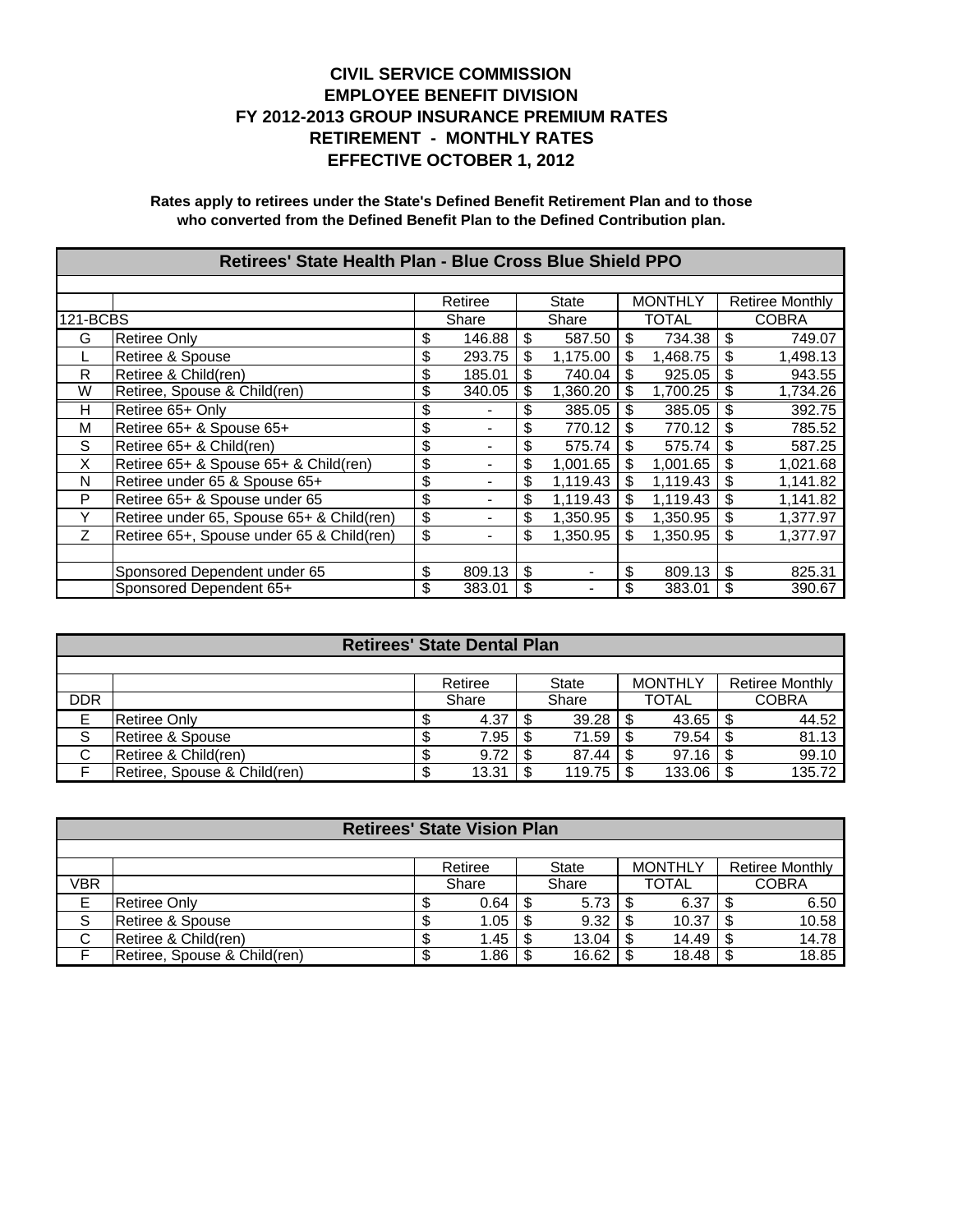|     | <b>Blue Care Network Mid-Michigan</b>                                   |    |          |     |          |                |              |    |                 |  |  |
|-----|-------------------------------------------------------------------------|----|----------|-----|----------|----------------|--------------|----|-----------------|--|--|
|     |                                                                         |    |          |     |          |                |              |    |                 |  |  |
|     |                                                                         |    | Retiree  |     | State    | <b>MONTHLY</b> |              |    | Retiree Monthly |  |  |
| 171 |                                                                         |    | Share    |     | Share    |                | <b>TOTAL</b> |    | <b>COBRA</b>    |  |  |
|     | Rates for Retirees without Medicare. See zip code list for eligibility. |    |          |     |          |                |              |    |                 |  |  |
| G   | Retiree Only                                                            | S  | 614.70   | \$  | 587.50   | \$             | 1,202.20     | \$ | 1,226.24        |  |  |
|     | Retiree & Spouse                                                        | \$ | 1.229.40 | \$  | 1,175.00 | \$             | 2,404.40     | \$ | 2,452.49        |  |  |
| R   | Retiree & Child(ren)                                                    | \$ | 774.73   |     | 740.04   | \$             | 1.514.77     | \$ | 1,545.07        |  |  |
| W   | Retiree, Spouse & Child(ren)                                            | \$ | 1,428.90 | \$  | 1,360.20 | \$             | 2,789.10     | \$ | 2,844.88        |  |  |
|     | Rates for Retirees or Dependents with Medicare.                         |    |          |     |          |                |              |    |                 |  |  |
|     | Service Area: Clinton, Eaton, Ingham, and Jackson Counties.             |    |          |     |          |                |              |    |                 |  |  |
| н   | Retiree 65+ Only                                                        | \$ | 67.07    | \$  | 380.05   | \$             | 447.12       | \$ | 456.06          |  |  |
| М   | Retiree 65+ & Spouse 65+                                                | \$ | 134.14   |     | 760.10   | \$             | 894.24       | \$ | 912.12          |  |  |
| S   | Retiree 65+ & Child(ren)                                                | \$ | 183.95   |     | 575.74   | \$             | 759.69       | \$ | 774.88          |  |  |
| X   | Retiree 65+ & Spouse 65+ & Child(ren)                                   | \$ | 205.16   | \$  | 1.001.65 | \$             | 1,206.81     | \$ | 1,230.95        |  |  |
| N   | Retiree under 65 & Spouse 65+                                           | \$ | 529.89   | \$  | 1.119.43 | \$             | 1.649.32     | \$ | 1,682.31        |  |  |
| P   | Retiree 65+ & Spouse under 65                                           | \$ | 529.89   | \$  | 1.119.43 | \$             | 1.649.32     | \$ | 1,682.31        |  |  |
| Y   | Retiree under 65, Spouse 65+ & Child(ren)                               | \$ | 610.94   | \$. | 1.350.95 | \$             | 1.961.89     | \$ | 2,001.13        |  |  |
| Ζ   | Retiree 65+, Spouse under 65 & Child(ren)                               | \$ | 610.94   |     | 1.350.95 | \$             | 1.961.89     | \$ | 2,001.13        |  |  |

|     | <b>Blue Care Network East Michigan-Flint</b>                                                             |    |          |       |          |                |              |    |                        |  |  |  |
|-----|----------------------------------------------------------------------------------------------------------|----|----------|-------|----------|----------------|--------------|----|------------------------|--|--|--|
|     |                                                                                                          |    |          |       |          |                |              |    |                        |  |  |  |
|     |                                                                                                          |    | Retiree  | State |          | <b>MONTHLY</b> |              |    | <b>Retiree Monthly</b> |  |  |  |
| 181 |                                                                                                          |    | Share    |       | Share    |                | <b>TOTAL</b> |    | <b>COBRA</b>           |  |  |  |
|     | Rates for Retirees without Medicare. See zip code list for eligibility.                                  |    |          |       |          |                |              |    |                        |  |  |  |
| G   | <b>Retiree Only</b>                                                                                      | \$ | 640.80   | \$    | 587.50   | \$             | 1,228.30     | \$ | 1,252.87               |  |  |  |
|     | Retiree & Spouse                                                                                         | \$ | 1,281.60 | \$    | 1,175.00 | \$             | 2,456.60     | \$ | 2,505.73               |  |  |  |
| R.  | Retiree & Child(ren)                                                                                     | \$ | 807.62   | \$    | 740.04   | \$             | 1,547.66     | \$ | 1,578.61               |  |  |  |
| W   | Retiree, Spouse & Child(ren                                                                              | \$ | 1,489.46 | \$    | 1,360.20 | \$             | 2,849.66     | \$ | 2,906.65               |  |  |  |
|     | Rates for Retirees or Dependents with Medicare.                                                          |    |          |       |          |                |              |    |                        |  |  |  |
|     | Service Area: Bay, Clare, Genesee, Gladwin, Gratiot, Isabella, Lapeer, Midland, Sanilac, Shiawassee, and |    |          |       |          |                |              |    |                        |  |  |  |
|     | <b>Tuscola Counties.</b>                                                                                 |    |          |       |          |                |              |    |                        |  |  |  |
| н   | Retiree 65+ Only                                                                                         | \$ | 67.70    | \$    | 383.66   | \$             | 451.36       | \$ | 460.39                 |  |  |  |
| M   | Retiree 65+ & Spouse 65+                                                                                 | \$ | 135.41   | \$    | 767.31   | \$             | 902.72       | \$ | 920.77                 |  |  |  |
| S   | Retiree 65+ & Child(ren)                                                                                 | \$ | 194.98   | \$    | 575.74   | \$             | 770.72       | \$ | 786.13                 |  |  |  |
| X   | Retiree 65+ & Spouse 65+ & Child(ren)                                                                    | \$ | 220.43   | \$    | 1,001.65 | \$             | 1,222.08     | \$ | 1,246.52               |  |  |  |
| N   | Retiree under 65 & Spouse 65+                                                                            | \$ | 560.23   | \$    | 1,119.43 | \$             | 1,679.66     | \$ | 1,713.25               |  |  |  |
| P   | Retiree 65+ & Spouse under 65                                                                            | \$ | 560.23   | \$    | 1,119.43 | \$             | 1,679.66     | \$ | 1,713.25               |  |  |  |
| Υ   | Retiree under 65, Spouse 65+ & Child(ren)                                                                | \$ | 648.07   | \$    | 1,350.95 | \$             | 1,999.02     | \$ | 2,039.00               |  |  |  |
| Ζ   | Retiree 65+, Spouse under 65 & Child(ren)                                                                | \$ | 648.07   | S     | 1,350.95 | \$             | 1,999.02     | \$ | 2,039.00               |  |  |  |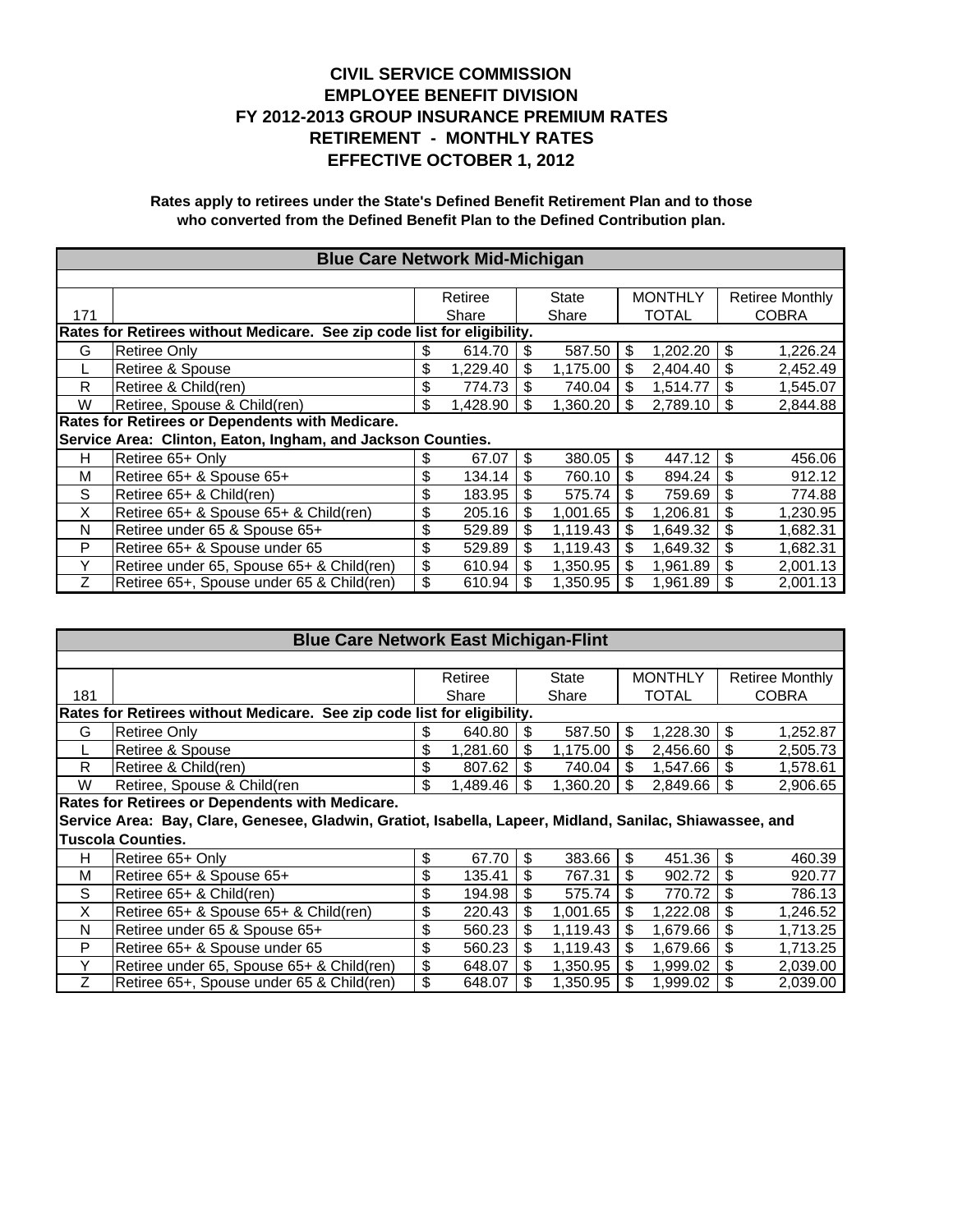|     | <b>Blue Care Network East Michigan-Saginaw</b>                          |    |          |    |          |    |                |    |                        |  |  |
|-----|-------------------------------------------------------------------------|----|----------|----|----------|----|----------------|----|------------------------|--|--|
|     |                                                                         |    |          |    |          |    |                |    |                        |  |  |
|     |                                                                         |    | Retiree  |    | State    |    | <b>MONTHLY</b> |    | <b>Retiree Monthly</b> |  |  |
| 191 |                                                                         |    | Share    |    | Share    |    | TOTAL          |    | <b>COBRA</b>           |  |  |
|     | Rates for Retirees without Medicare. See zip code list for eligibility. |    |          |    |          |    |                |    |                        |  |  |
| G   | <b>Retiree Only</b>                                                     | S  | 536.60   | \$ | 587.50   | \$ | 1,124.10       | \$ | 1,146.58               |  |  |
|     | <b>Retiree &amp; Spouse</b>                                             | \$ | 1,073.20 | \$ | 1,175.00 | \$ | 2,248.20       | \$ | 2,293.16               |  |  |
| R   | Retiree & Child(ren)                                                    | \$ | 676.33   | \$ | 740.04   | \$ | 1,416.37       | \$ | 1,444.70               |  |  |
| W   | Retiree, Spouse & Child(ren                                             | \$ | 1,247.71 | S  | 1,360.20 | \$ | 2,607.91       | \$ | 2,660.07               |  |  |
|     | Rates for Retirees or Dependents with Medicare.                         |    |          |    |          |    |                |    |                        |  |  |
|     | Service Area: Huron and Saginaw Counties.                               |    |          |    |          |    |                |    |                        |  |  |
| н   | Retiree 65+ Only                                                        | \$ | 67.70    | \$ | 383.66   | \$ | 451.36         | \$ | 460.39                 |  |  |
| M   | Retiree 65+ & Spouse 65+                                                | \$ | 135.41   | \$ | 767.31   | \$ | 902.72         | \$ | 920.77                 |  |  |
| S   | Retiree 65+ & Child(ren)                                                | \$ | 167.89   | S  | 575.74   | \$ | 743.63         | \$ | 758.50                 |  |  |
| X   | Retiree 65+ & Spouse 65+ & Child(ren)                                   | \$ | 193.34   | \$ | 1,001.65 | \$ | 1,194.99       | \$ | 1,218.89               |  |  |
| N   | Retiree under 65 & Spouse 65+                                           | \$ | 456.03   | \$ | 1,119.43 | \$ | 1.575.46       | \$ | 1.606.97               |  |  |
| P   | Retiree 65+ & Spouse under 65                                           | \$ | 456.03   |    | 1,119.43 | \$ | 1,575.46       | \$ | 1,606.97               |  |  |
| Y   | Retiree under 65, Spouse 65+ & Child(ren)                               | \$ | 516.78   | \$ | 1,350.95 | \$ | 1.867.73       | \$ | 1,905.08               |  |  |
| Z   | Retiree 65+, Spouse under 65 & Child(ren)                               | \$ | 516.78   |    | 1,350.95 | \$ | 1,867.73       | \$ | 1,905.08               |  |  |

|     | <b>Blue Care Network Southeast Michigan</b>                                                  |     |                                                       |     |          |    |              |    |              |  |  |
|-----|----------------------------------------------------------------------------------------------|-----|-------------------------------------------------------|-----|----------|----|--------------|----|--------------|--|--|
|     |                                                                                              |     |                                                       |     |          |    |              |    |              |  |  |
|     |                                                                                              |     | <b>MONTHLY</b><br>State<br>Retiree Monthly<br>Retiree |     |          |    |              |    |              |  |  |
| 211 |                                                                                              |     | Share                                                 |     | Share    |    | <b>TOTAL</b> |    | <b>COBRA</b> |  |  |
|     | Rates for Retirees without Medicare. See zip code list for eligibility.                      |     |                                                       |     |          |    |              |    |              |  |  |
| G   | <b>Retiree Only</b>                                                                          | \$  | 674.73                                                | \$  | 587.50   | \$ | 1,262.23     | \$ | 1,287.47     |  |  |
|     | Retiree & Spouse                                                                             | \$  | 1,349.46                                              | \$  | 1,175.00 | \$ | 2,524.46     | \$ | 2,574.95     |  |  |
| R   | Retiree & Child(ren)                                                                         | \$  | 850.37                                                | \$  | 740.04   | \$ | 1,590.41     | \$ | 1,622.22     |  |  |
| W   | Retiree, Spouse & Child(ren                                                                  | \$. | 1.568.17                                              | \$. | 1.360.20 | \$ | 2,928.37     | \$ | 2.986.94     |  |  |
|     | Rates for Retirees or Dependents with Medicare.                                              |     |                                                       |     |          |    |              |    |              |  |  |
|     | Service Area: Livingston, Macomb, Monroe, Oakland, St. Clair, Washtenaw, and Wayne Counties. |     |                                                       |     |          |    |              |    |              |  |  |
| Н   | Retiree 65+ Only                                                                             | S   | 82.15                                                 | -\$ | 385.05   | \$ | 467.20       | S  | 476.54       |  |  |
| м   | Retiree 65+ & Spouse 65+                                                                     | \$  | 164.28                                                |     | 770.12   | \$ | 934.40       | \$ | 953.09       |  |  |
| S   | Retiree 65+ & Child(ren)                                                                     | \$  | 219.64                                                |     | 575.74   | \$ | 795.38       | \$ | 811.29       |  |  |
| X   | Retiree 65+ & Spouse 65+ & Child(ren)                                                        | \$  | 260.93                                                | \$. | 1.001.65 | \$ | 1.262.58     | \$ | 1,287.83     |  |  |
| N   | Retiree under 65 & Spouse 65+                                                                | \$  | 610.00                                                | \$. | 1,119.43 | \$ | 1,729.43     | \$ | 1,764.02     |  |  |
| P   | Retiree 65+ & Spouse under 65                                                                | \$  | 610.00                                                | \$  | 1.119.43 | \$ | 1.729.43     | \$ | 1.764.02     |  |  |
| Υ   | Retiree under 65, Spouse 65+ & Child(ren)                                                    | \$  | 706.66                                                | \$. | 1,350.95 | \$ | 2,057.61     | \$ | 2,098.76     |  |  |
| Ζ   | Retiree 65+, Spouse under 65 & Child(ren)                                                    | \$  | 706.66                                                | \$  | 1,350.95 | \$ | 2,057.61     | \$ | 2,098.76     |  |  |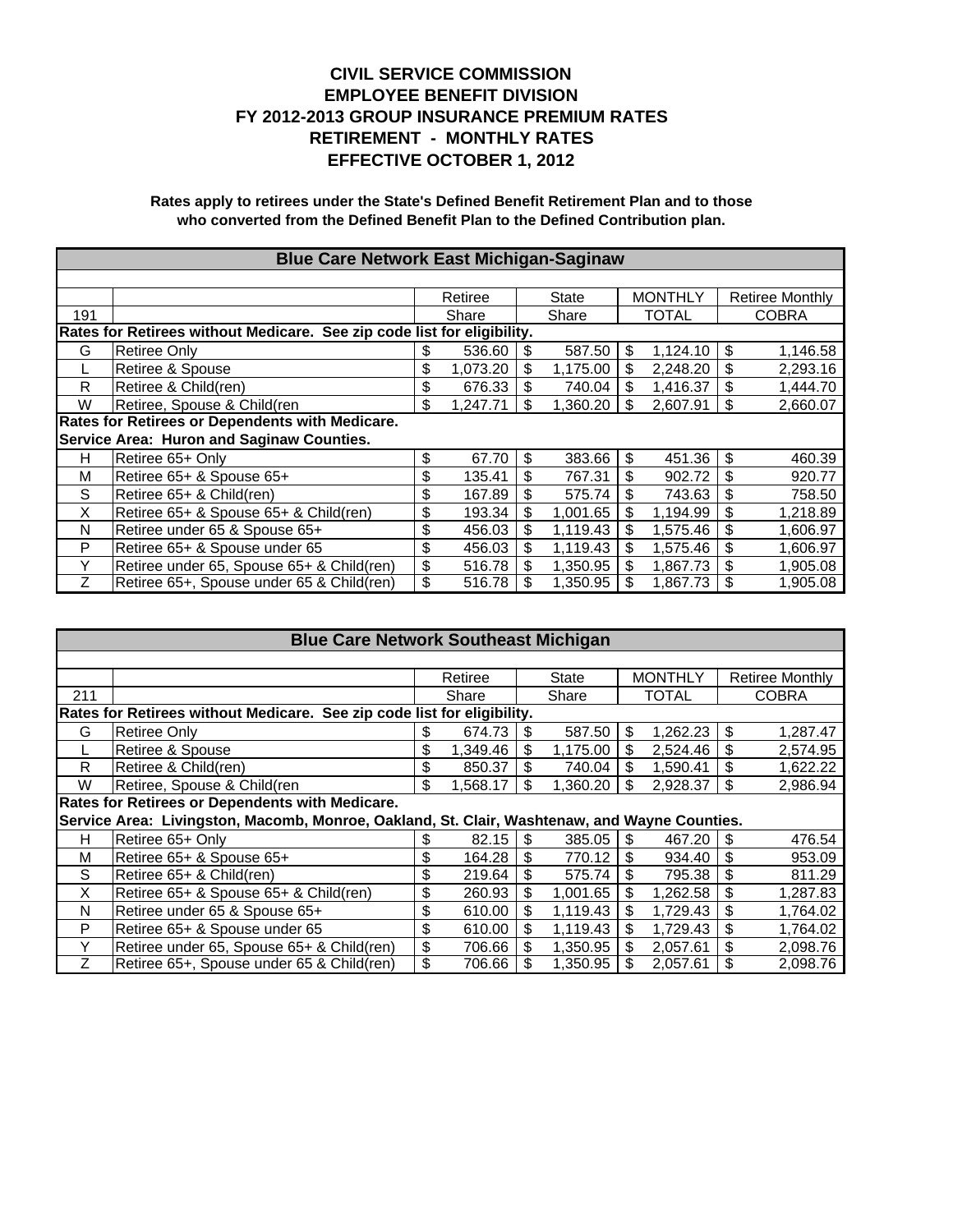| <b>Blue Care Network West Michigan-Great Lakes</b>                                                          |                                                                         |     |          |     |          |    |              |    |                        |  |
|-------------------------------------------------------------------------------------------------------------|-------------------------------------------------------------------------|-----|----------|-----|----------|----|--------------|----|------------------------|--|
|                                                                                                             |                                                                         |     |          |     |          |    |              |    |                        |  |
|                                                                                                             |                                                                         |     | Retiree  |     | State    |    | MONTHLY      |    | <b>Retiree Monthly</b> |  |
| 311                                                                                                         |                                                                         |     | Share    |     | Share    |    | <b>TOTAL</b> |    | <b>COBRA</b>           |  |
|                                                                                                             | Rates for Retirees without Medicare. See zip code list for eligibility. |     |          |     |          |    |              |    |                        |  |
| G                                                                                                           | <b>Retiree Only</b>                                                     | S   | 516.07   | \$. | 587.50   | \$ | 1,103.57     | \$ | 1,125.64               |  |
|                                                                                                             | Retiree & Spouse                                                        |     | 1,032.14 |     | 1,175.00 | \$ | 2,207.14     | \$ | 2,251.28               |  |
| R                                                                                                           | Retiree & Child(ren)                                                    |     | 650.46   |     | 740.04   | \$ | 1,390.50     | \$ | 1,418.31               |  |
| W                                                                                                           | Retiree, Spouse & Child(ren                                             | \$. | 1,200.08 | \$. | 1,360.20 | \$ | 2,560.28     | \$ | 2,611.49               |  |
|                                                                                                             | Rates for Retirees or Dependents with Medicare.                         |     |          |     |          |    |              |    |                        |  |
| Service Area: Allegan, Barry, Calhoun, Crawford, Grand Traverse, Ionia, Kalamazoo, Kalkaska, Kent, Mecosta, |                                                                         |     |          |     |          |    |              |    |                        |  |
| Missaukee, Montcalm, Muskegon, Newaygo, Ottawa and Roscommon Counties.                                      |                                                                         |     |          |     |          |    |              |    |                        |  |
|                                                                                                             |                                                                         |     |          |     |          |    |              |    |                        |  |
| H                                                                                                           | Retiree 65+ Only                                                        |     | 61.44    | \$  | 348.15   | \$ | 409.59       | \$ | 417.78                 |  |
| м                                                                                                           | Retiree 65+ & Spouse 65+                                                |     | 122.88   |     | 696.30   | \$ | 819.18       | \$ | 835.56                 |  |
| S                                                                                                           | Retiree 65+ & Child(ren)                                                | \$  | 120.78   | \$  | 575.74   | \$ | 696.52       | \$ | 710.45                 |  |
| X                                                                                                           | Retiree 65+ & Spouse 65+ & Child(ren)                                   | \$  | 165.92   | \$  | 940.19   | \$ | 1,106.11     | \$ | 1,128.23               |  |
| N                                                                                                           | Retiree under 65 & Spouse 65+                                           | \$  | 393.73   | \$  | 1,119.43 | \$ | 1,513.16     | \$ | 1,543.42               |  |
| P                                                                                                           | Retiree 65+ & Spouse under 65                                           | \$  | 393.73   | \$  | 1,119.43 | \$ | 1,513.16     | \$ | 1,543.42               |  |
| Y                                                                                                           | Retiree under 65, Spouse 65+ & Child(ren)                               | \$  | 449.14   | \$. | 1.350.95 | \$ | 1.800.09     | \$ | 1,836.09               |  |

|     | <b>Health Alliance Plan</b>                                                               |    |         |     |          |    |                |                 |              |  |  |  |
|-----|-------------------------------------------------------------------------------------------|----|---------|-----|----------|----|----------------|-----------------|--------------|--|--|--|
|     |                                                                                           |    |         |     |          |    |                |                 |              |  |  |  |
|     |                                                                                           |    | Retiree |     | State    |    | <b>MONTHLY</b> | Retiree Monthly |              |  |  |  |
| 201 |                                                                                           |    | Share   |     | Share    |    | <b>TOTAL</b>   |                 | <b>COBRA</b> |  |  |  |
|     | Rates for Retirees without Medicare. See zip code list for eligibility.                   |    |         |     |          |    |                |                 |              |  |  |  |
| G   | Retiree Only                                                                              | \$ | 400.78  | -\$ | 587.50   | \$ | 988.28         | \$              | 1,008.05     |  |  |  |
|     | Retiree & Spouse                                                                          | \$ | 801.56  | \$  | 1,175.00 | \$ | 1,976.56       | \$              | 2,016.09     |  |  |  |
| R   | Retiree & Child(ren)                                                                      | \$ | 505.22  | \$  | 740.04   | \$ | 1,245.26       | \$              | 1,270.17     |  |  |  |
| W   | Retiree, Spouse & Child(ren                                                               | \$ | 932.61  | S   | 1,360.20 | \$ | 2,292.81       | \$              | 2,338.67     |  |  |  |
|     | Rates for Retirees or Dependents with Medicare.                                           |    |         |     |          |    |                |                 |              |  |  |  |
|     | Service Area: Genesee, Lapeer, Livingston, Macomb, Monroe, Oakland, St. Clair, Washtenaw, |    |         |     |          |    |                |                 |              |  |  |  |
|     | and Wayne Counties.                                                                       |    |         |     |          |    |                |                 |              |  |  |  |
| н   | Retiree 65+ Only                                                                          | \$ | 61.65   | \$  | 349.34   | \$ | 410.99         | \$              | 419.21       |  |  |  |
| M   | Retiree 65+ & Spouse 65+                                                                  | \$ | 123.30  | \$  | 698.68   | \$ | 821.98         | \$              | 838.42       |  |  |  |
| S   | Retiree 65+ & Child(ren)                                                                  | \$ | 100.19  | \$  | 567.77   | \$ | 667.97         | \$              | 681.32       |  |  |  |
| X   | Retiree 65+ & Spouse 65+ & Child(ren)                                                     | \$ | 170.73  | \$  | 967.49   | \$ | 1,138.23       | \$              | 1,160.99     |  |  |  |
| N   | Retiree under 65 & Spouse 65+                                                             | \$ | 279.84  | \$  | 1,119.43 | \$ | 1,399.27       | \$              | 1,427.25     |  |  |  |
| P   | Retiree 65+ & Spouse under 65                                                             | \$ | 279.84  | \$  | 1,119.43 | \$ | 1,399.27       | \$              | 1,427.25     |  |  |  |
| Υ   | Retiree under 65, Spouse 65+ & Child(ren)                                                 | \$ | 364.57  | \$  | 1,350.95 | \$ | 1,715.52       | \$              | 1,749.83     |  |  |  |
| Ζ   | Retiree 65+, Spouse under 65 & Child(ren)                                                 | \$ | 364.57  | \$  | 1,350.95 | \$ | 1,715.52       | \$              | 1,749.83     |  |  |  |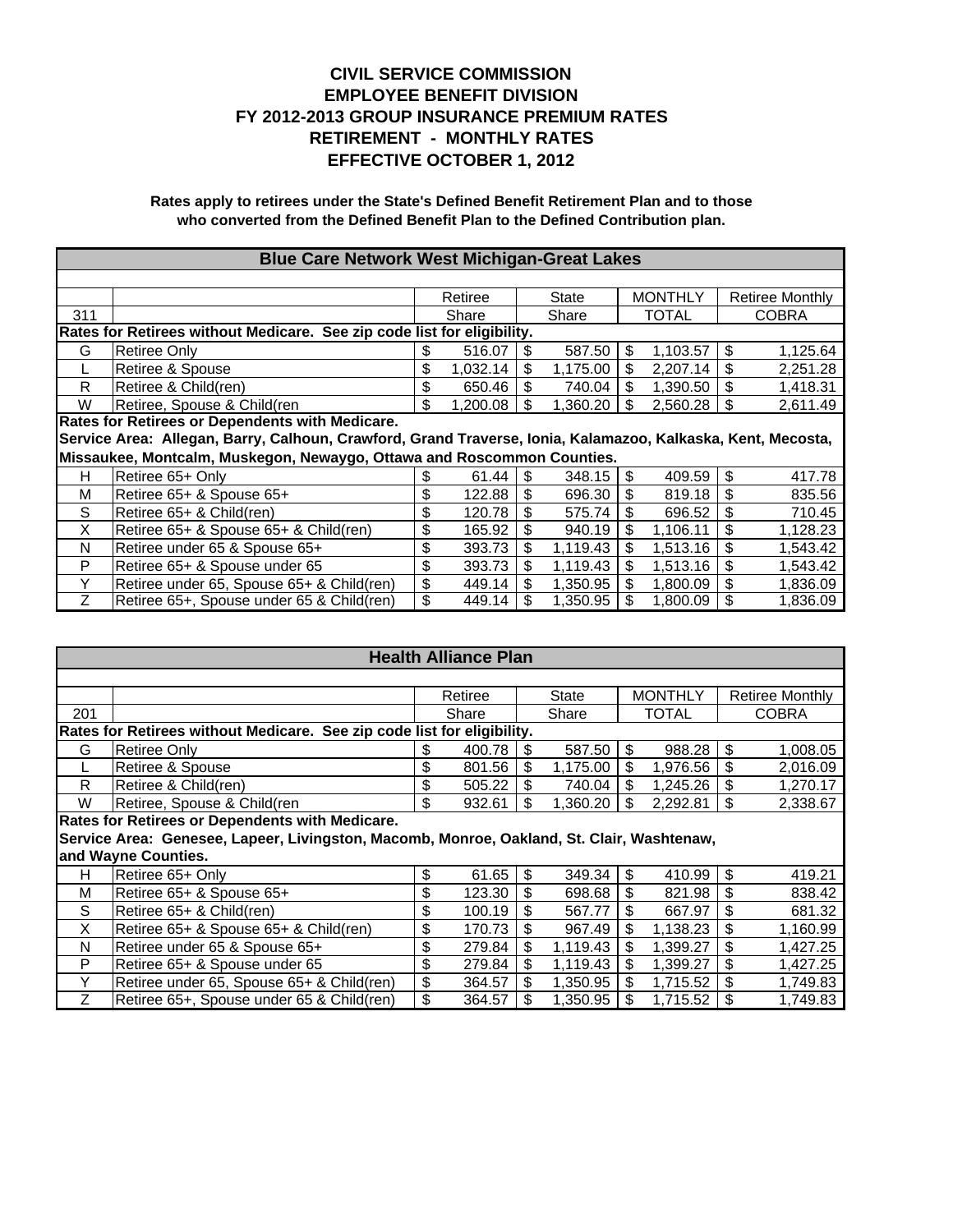|     | <b>HealthPlus</b>                                                                       |    |          |     |          |    |                |    |                 |  |  |
|-----|-----------------------------------------------------------------------------------------|----|----------|-----|----------|----|----------------|----|-----------------|--|--|
|     |                                                                                         |    |          |     |          |    |                |    |                 |  |  |
|     |                                                                                         |    | Retiree  |     | State    |    | <b>MONTHLY</b> |    | Retiree Monthly |  |  |
| 622 |                                                                                         |    | Share    |     | Share    |    | <b>TOTAL</b>   |    | <b>COBRA</b>    |  |  |
|     | Rates for Retirees without Medicare. See zip code list for eligibility.                 |    |          |     |          |    |                |    |                 |  |  |
| G   | Retiree Only                                                                            | \$ | 503.60   | \$  | 587.50   | \$ | 1,091.10       | \$ | 1,112.92        |  |  |
|     | Retiree & Spouse                                                                        | \$ | 1,007.21 | \$. | 1,175.00 | \$ | 2,182.21       | \$ | 2,225.85        |  |  |
| R   | Retiree & Child(ren)                                                                    |    | 634.75   |     | 740.04   | \$ | 1,374.79       | \$ | 1,402.28        |  |  |
| W   | Retiree, Spouse & Child(ren                                                             | \$ | 1,171.16 | \$  | 1,360.20 | \$ | 2,531.36       | \$ | 2,581.98        |  |  |
|     | Rates for Retirees or Dependents with Medicare.                                         |    |          |     |          |    |                |    |                 |  |  |
|     | Service Area: Arenac, Bay, Genesee, Lapeer, Oakland, Saginaw, Shiawassee, St. Clair and |    |          |     |          |    |                |    |                 |  |  |
|     | <b>Tuscola Counties.</b>                                                                |    |          |     |          |    |                |    |                 |  |  |
| н   | Retiree 65+ Only                                                                        | \$ | 74.88    | \$  | 385.05   | \$ | 459.93         | \$ | 469.13          |  |  |
| М   | Retiree 65+ & Spouse 65+                                                                | \$ | 149.74   | \$  | 770.12   | S  | 919.86         | \$ | 938.25          |  |  |
| S   | Retiree 65+ & Child(ren)                                                                | \$ | 437.35   | \$  | 575.74   | \$ | 1,013.09       | \$ | 1,033.36        |  |  |
| X   | Retiree 65+ & Spouse 65+ & Child(ren)                                                   | \$ | 471.37   | \$  | 1,001.65 | \$ | 1,473.02       | \$ | 1,502.48        |  |  |
| N   | Retiree under 65 & Spouse 65+                                                           | \$ | 431.61   | \$. | 1,119.43 | S  | 1,551.04       | \$ | 1,582.06        |  |  |
| P   | Retiree 65+ & Spouse under 65                                                           | \$ | 431.61   | \$  | 1,119.43 | \$ | 1,551.04       | \$ | 1,582.06        |  |  |
| Y   | Retiree under 65, Spouse 65+ & Child(ren)                                               | \$ | 410.23   | \$. | 1,350.95 | \$ | 1,761.18       | \$ | 1,796.40        |  |  |
| Ζ   | Retiree 65+, Spouse under 65 & Child(ren)                                               | \$ | 410.23   |     | 1,350.95 |    | 1,761.18       | \$ | 1,796.40        |  |  |

|                                                                                         | <b>PHP</b>                                                                                        |  |         |  |               |  |                |  |                        |  |  |
|-----------------------------------------------------------------------------------------|---------------------------------------------------------------------------------------------------|--|---------|--|---------------|--|----------------|--|------------------------|--|--|
|                                                                                         |                                                                                                   |  |         |  |               |  |                |  |                        |  |  |
|                                                                                         |                                                                                                   |  | Retiree |  | <b>State</b>  |  | <b>MONTHLY</b> |  | <b>Retiree Monthly</b> |  |  |
| 878                                                                                     |                                                                                                   |  | Share   |  | Share         |  | <b>TOTAL</b>   |  | <b>COBRA</b>           |  |  |
| Rates for Retirees without Medicare. See zip code list for eligibility. This HMO is not |                                                                                                   |  |         |  |               |  |                |  |                        |  |  |
|                                                                                         | available to retirees who are Medicare eligible or to retirees with Medicare-eligible dependents. |  |         |  |               |  |                |  |                        |  |  |
| G                                                                                       | Retiree Only                                                                                      |  | 411.08  |  | $587.50$ \ \$ |  | $998.58$ \ \$  |  | 1,018.56               |  |  |
|                                                                                         | Retiree & Spouse                                                                                  |  | 822.15  |  | 1.175.00      |  | 1.997.15       |  | 2,037.09               |  |  |
| R                                                                                       | Retiree & Child(ren)                                                                              |  | 517.78  |  | 740.04        |  | 1.257.82       |  | 1,282.98               |  |  |
| W                                                                                       | Retiree, Spouse & Child(ren                                                                       |  | 951.81  |  | 1,360.20      |  | 2,312.01       |  | 2,358.25               |  |  |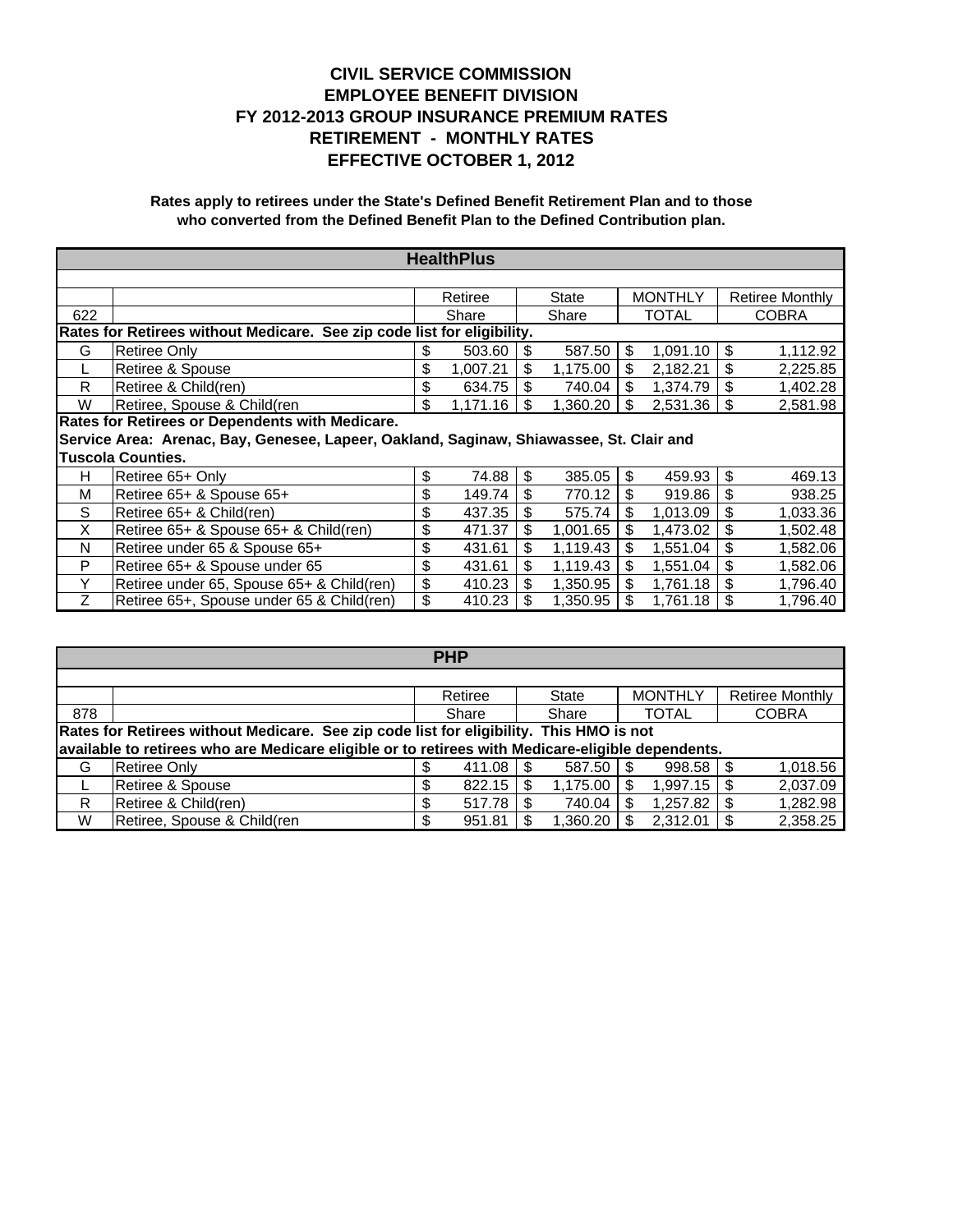| <b>Priority Health Plan West</b> |                                                                                  |       |          |       |          |              |                |              |                        |
|----------------------------------|----------------------------------------------------------------------------------|-------|----------|-------|----------|--------------|----------------|--------------|------------------------|
|                                  |                                                                                  |       |          |       |          |              |                |              |                        |
|                                  |                                                                                  |       | Retiree  |       | State    |              | <b>MONTHLY</b> |              | <b>Retiree Monthly</b> |
| 555                              |                                                                                  | Share |          | Share |          | <b>TOTAL</b> |                | <b>COBRA</b> |                        |
|                                  | Rates for Retirees without Medicare. See zip code list for eligibility.          |       |          |       |          |              |                |              |                        |
| G                                | <b>Retiree Only</b>                                                              | S     | 495.15   |       | 587.50   | \$           | 1,082.65       | \$           | 1,104.30               |
|                                  | Retiree & Spouse                                                                 | \$    | 988.09   | \$    | 1,175.00 | \$           | 2,163.09       | \$           | 2,206.35               |
| R                                | Retiree & Child(ren)                                                             | \$    | 622.68   |       | 740.04   | \$           | 1,362.72       | \$           | 1,389.97               |
| W                                | Retiree, Spouse & Child(ren                                                      | \$.   | 1,148.96 | \$.   | 1,360.20 | \$           | 2,509.16       | \$           | 2,559.34               |
|                                  | Rates for Retirees or Dependents with Medicare.                                  |       |          |       |          |              |                |              |                        |
|                                  | Service Area: Allegan, Antrim, Benzie, Crawford, Grand Traverse, Kalkaska, Kent, |       |          |       |          |              |                |              |                        |
|                                  | Leelanau, Manistee, Montcalm, Muskegon, Oceana, Osceola, and Ottawa Counties.    |       |          |       |          |              |                |              |                        |
| н                                | Retiree 65+ Only                                                                 |       | 284.92   |       | 385.05   | \$.          | 669.97         | \$           | 683.37                 |
| м                                | Retiree 65+ & Spouse 65+                                                         | \$    | 569.82   | \$    | 770.12   | \$           | 1,339.94       | \$           | 1,366.74               |
| S                                | Retiree 65+ & Child(ren)                                                         | \$    | 612.35   | \$    | 575.74   | \$           | 1,188.09       | \$           | 1,211.85               |
| X                                | Retiree 65+ & Spouse 65+ & Child(ren)                                            | \$    | 856.41   | \$    | 1,001.65 | \$           | 1.858.06       | \$           | 1.895.22               |
| N                                | Retiree under 65 & Spouse 65+                                                    | \$    | 351.19   | \$    | 1,119.43 | \$           | 1,470.62       | \$           | 1,500.03               |
| P                                | Retiree 65+ & Spouse under 65                                                    | \$    | 351.19   | \$.   | 1,119.43 | \$           | 1,470.62       | \$           | 1,500.03               |
| Υ                                | Retiree under 65, Spouse 65+ & Child(ren)                                        | \$    | 637.79   |       | 1,350.95 | \$           | 1.988.74       | \$           | 2,028.51               |
| Ζ                                | Retiree 65+, Spouse under 65 & Child(ren)                                        | \$    | 637.79   |       | 1,350.95 | \$           | 1,988.74       | \$           | 2,028.51               |

| <b>Priority Health Plan East</b> |                                                                                                   |  |              |  |          |  |                |      |                        |
|----------------------------------|---------------------------------------------------------------------------------------------------|--|--------------|--|----------|--|----------------|------|------------------------|
|                                  |                                                                                                   |  |              |  |          |  |                |      |                        |
|                                  |                                                                                                   |  | Retiree      |  | State    |  | <b>MONTHLY</b> |      | <b>Retiree Monthly</b> |
|                                  |                                                                                                   |  | Share        |  | Share    |  | <b>TOTAL</b>   |      | <b>COBRA</b>           |
|                                  | Rates for Retirees without Medicare. See zip code list for eligibility. This HMO is not           |  |              |  |          |  |                |      |                        |
|                                  | available to retirees who are Medicare eligible or to retirees with Medicare-eligible dependents. |  |              |  |          |  |                |      |                        |
| G                                | <b>Retiree Only</b>                                                                               |  | $495.15$ \\$ |  | 587.50   |  |                |      | 1,104.30               |
|                                  | Retiree & Spouse                                                                                  |  | 988.09       |  | 1,175.00 |  | 2,163.09       | - \$ | 2,206.35               |
| R                                | Retiree & Child(ren)                                                                              |  | 622.68       |  | 740.04   |  | $1,362.72$ \$  |      | 1,389.97               |
| W                                | Retiree, Spouse & Child(ren                                                                       |  | 1,148.96     |  | 1,360.20 |  | 2,509.16       |      | 2,559.34               |

| <b>Priority Health Plan South</b> |                                                                                                   |  |          |    |              |  |                |      |                        |
|-----------------------------------|---------------------------------------------------------------------------------------------------|--|----------|----|--------------|--|----------------|------|------------------------|
|                                   |                                                                                                   |  |          |    |              |  |                |      |                        |
|                                   |                                                                                                   |  | Retiree  |    | <b>State</b> |  | <b>MONTHLY</b> |      | <b>Retiree Monthly</b> |
|                                   |                                                                                                   |  | Share    |    | Share        |  | <b>TOTAL</b>   |      | <b>COBRA</b>           |
|                                   | Rates for Retirees without Medicare. See zip code list for eligibility. This HMO is not           |  |          |    |              |  |                |      |                        |
|                                   | available to retirees who are Medicare eligible or to retirees with Medicare-eligible dependents. |  |          |    |              |  |                |      |                        |
| G                                 | Retiree Only                                                                                      |  | 495.15   | S. | 587.50       |  | $1,082.65$ \$  |      | 1,104.30               |
|                                   | Retiree & Spouse                                                                                  |  | 988.09   |    | 1,175.00     |  | 2,163.09       |      | 2,206.35               |
| R                                 | Retiree & Child(ren)                                                                              |  | 622.68   |    | 740.04       |  | 1,362.72       | l \$ | 1,389.97               |
| W                                 | Retiree, Spouse & Child(ren                                                                       |  | 1,148.96 |    | 1,360.20     |  | 2,509.16       |      | 2,559.34               |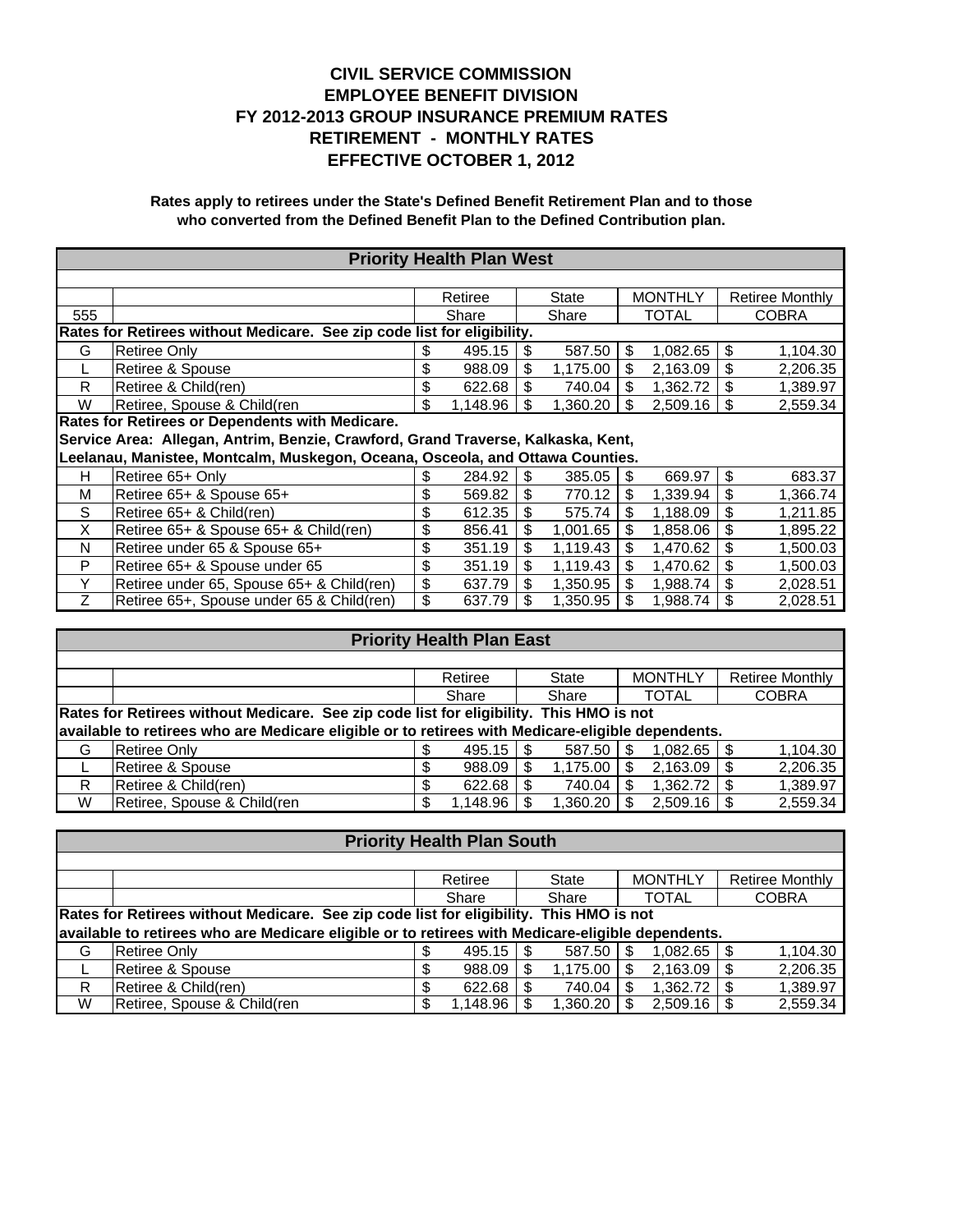**Health Maintenance Organizations** 

**Health Maintenance Organizations** 

|                        | <b>STATE HEALTH PLAN PPO</b><br><b>BCBSM State of Michigan Service Center</b><br>(800) 843-4876<br>www.bcbsm.com                                                                                     | <b>STATE CATASTROPHIC HEALTH PLAN</b><br><b>BCBSM State of Michigan Service Center</b><br>(800) 843-4876<br>www.bcbsm.com            |  |  |  |  |  |
|------------------------|------------------------------------------------------------------------------------------------------------------------------------------------------------------------------------------------------|--------------------------------------------------------------------------------------------------------------------------------------|--|--|--|--|--|
|                        | <b>MANAGED PHARMACY/MAIL SERVICE</b><br>PRESCRIPTION DRUG PROGRAM<br><b>BCBSM State of Michigan Service Center</b><br>(800) 843-4876<br>www.bcbsm.com                                                | <b>STATE VISION PLAN</b><br><b>BCBSM State of Michigan Service Center</b><br>(800) 843-4876<br>www.bcbsm.com                         |  |  |  |  |  |
| Benefit Administrators | <b>MENTAL HEALTH/</b><br><b>SUBSTANCE ABUSE SERVICES</b><br>Magellan Behavioral of Michigan<br>(866) 503-3158<br>www.magellanassist.com                                                              | <b>STATE DENTAL PLAN and</b><br>PREVENTIVE DENTAL PLAN<br>Delta Dental Plan of Michigan<br>$(800)$ 524-0150<br>www.deltadentalmi.com |  |  |  |  |  |
|                        | STATE LONG TERM DISABILITY (LTD) PLAN<br>Citizens Management, Inc.<br>(800) 324-9901                                                                                                                 | DENTAL MAINTENANCE ORGANIZATION (DMO)<br>Midwestern Dental Plans, Inc.<br>(800) 544-6374<br>www.midwesterndental.com                 |  |  |  |  |  |
|                        |                                                                                                                                                                                                      | <b>Provider Information</b>                                                                                                          |  |  |  |  |  |
|                        | <b>Blue Care Network, East</b><br><b>Blue Care Network, Great Lakes West</b><br><b>Blue Care Network, Mid-Michigan</b><br><b>Blue Care Network, Southeast</b><br>$(800) 662 - 6667$<br>www.mibcn.com | <b>McLaren Health Plan</b><br>(888) 327-0671<br>www.mclarenhealthplan.org                                                            |  |  |  |  |  |
| (HMOs)                 | The Open Enrollment hotline is (800) 470-9633.<br>(Available only during Open Enrollment period.)                                                                                                    | <b>Physicians Health Plan</b><br>(Lansing)<br>(517) 364-8500 or (800) 832-9186                                                       |  |  |  |  |  |
|                        | <b>Grand Valley Health Plan</b><br>(800) 335-1977<br>$(616)$ 949-2410<br>www.gvhp.com                                                                                                                | www.phpmm.org<br><b>Priority Health, West</b>                                                                                        |  |  |  |  |  |
|                        | <b>Health Alliance Plan</b><br>$(800)$ 422-4641<br>www.hap.org                                                                                                                                       | <b>Priority Health, East</b><br><b>Priority Health, South</b><br>$(800)$ 446-5674<br>www.priority-health.com                         |  |  |  |  |  |
|                        | <b>HealthPlus of Michigan</b><br>(Flint) (800) 332-9161<br>(Saginaw) (800) 942-8816<br>www.healthplus.com                                                                                            | <b>Total Health Care</b><br>(313) 871-2000 or (800) 826-2862<br>www.totalhealthcareonline.com                                        |  |  |  |  |  |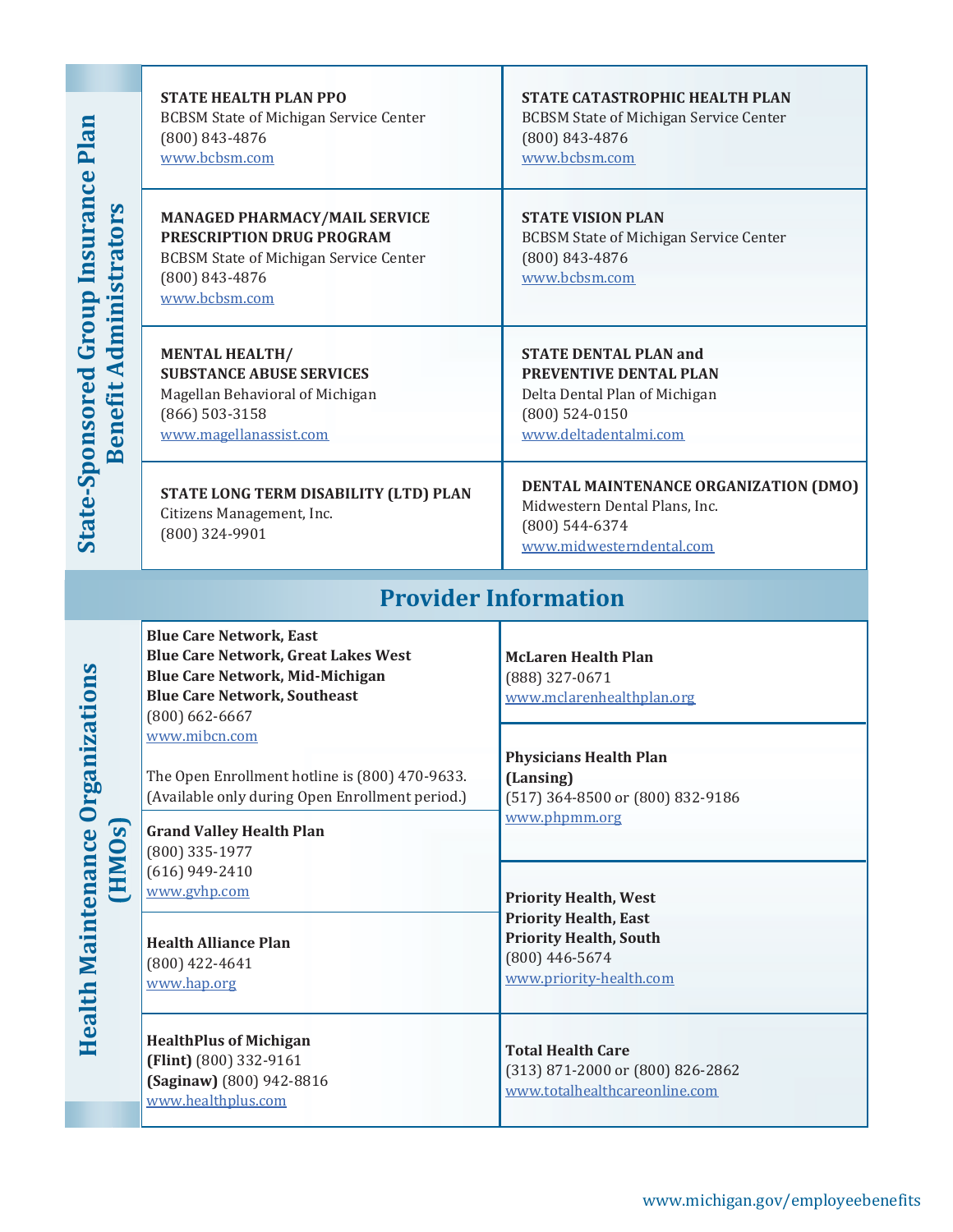# Notice of Creditable Prescription Drug Coverage For Medicare-Eligible Employees, Retirees, and Dependents Enrolled in the State of Michigan Health Plans

**August 1, 2012**

This notice is for all current State employees, retirees, and dependents with prescription drug coverage under a health plan offered by the State of Michigan [including the State Health Plan PPO and approved Health Maintenance Organizations (HMOs)] who are Medicare-eligible or will become Medicare-eligible within the next 12 months.

### **IF YOU ARE NOT MEDICARE-ELIGIBLE AND WILL NOT BECOME MEDICARE-ELIGIBLE IN THE NEXT 12 MONTHS, YOU MAY DISREGARD THIS NOTICE.**

If you are eligible for Medicare, you can enroll in a Medicare Part D prescription drug plan (Part D Plan) when you first become eligible for Medicare and each year thereafter between October 15 and December 7. However, if you lose your current creditable prescription drug coverage, through no fault of your own, you will also be eligible for a two-month Special Enrollment Period (SEP) to join a Medicare drug plan. All Part D Plans provide at least a standard level of coverage set by Medicare. You must decide whether to enroll in a Part D Plan or keep your State Health Plan prescription drug coverage. This notice gives important information to help you decide:

- 1. The State of Michigan has determined that the prescription drug coverage provided under its health plans is, on average for all plan participants, expected to pay out at least as much as the standard Medicare prescription drug coverage and is, therefore, considered creditable coverage.
- 2. Because the prescription drug coverage under the State health plans is creditable coverage, you can keep your State Health Plan prescription drug coverage; you do not have to enroll in a Part D Plan.
- 3. If you decide to enroll in a Part D Plan, you will not have to pay a penalty to enroll for Part D Plan coverage, unless you do not join the Part D Plan within 63 days after your State health plan prescription drug coverage ends. If you go 63 continuous days or longer without creditable prescription drug coverage, your monthly premium may go up by at least 1% of the Medicare base beneficiary premium per month for every month that you did not have that coverage. For example, if you go nineteen months without creditable coverage, your premium may consistently be at least 19% higher than the Medicare base beneficiary premium. You may have to pay this higher premium (a penalty) as long as you have Medicare prescription drug coverage. In addition, you may have to wait until the following October to join.
- 4. Your current State Health Plan coverage pays for other health expenses (hospitalizations, doctor visits, etc.) in addition to prescription drugs. You will still be eligible to receive these other benefits if you choose to enroll in a Part D Plan.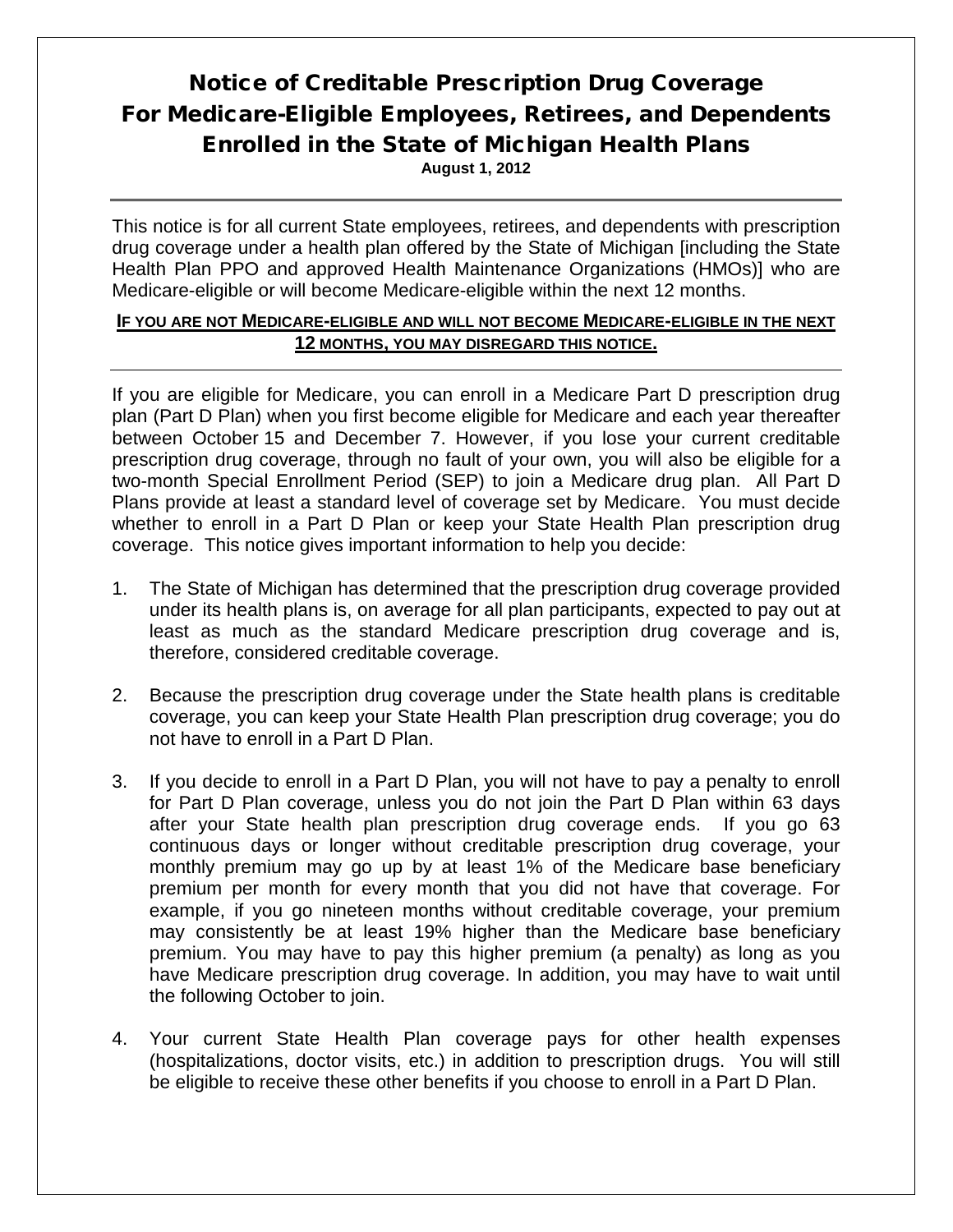- 5. If you decide to enroll in a Part D Plan, **your prescription drug coverage under the State health plan will stop** and we cannot guarantee that you will be eligible to restore coverage if you later discontinue your Part D Plan.
- 6. **You do not need to take any action if you wish to continue your prescription drug coverage under your current State health plan.**

**Please keep this Notice. If you enroll in a new Part D Plan approved by Medicare, you may be required to provide a copy of this Notice to avoid paying a higher premium amount.** 

# **This Notice of Creditable Coverage is provided by the Michigan Civil Service Commission, Employee Benefits Division, P.O. Box 30002, Lansing, MI 48909.**

For questions regarding **this notice only** (and not general Medicare information), please call the MI HR Service Center at (517) 335-0529 or (877) 766-6447 or TDD for the hearing impaired (517) 241-8046. You will receive this notice annually. You also may request a copy from the Employee Benefits Division or print a copy of this notice from the Employee Benefits section of the Michigan Civil Service Commission website at [www.michigan.gov/mdcs.](http://www.michigan.gov/mdcs)

# **WHERE TO GET MORE INFORMATION ABOUT MEDICARE PART D:**

More detailed information about Medicare plans that offer prescription drug coverage is in the "Medicare & You" handbook. You will get a copy of the handbook in the mail every year from Medicare. You may also be contacted directly by Medicare prescription drug plans. For more information about Medicare prescription drug plans:

- 1. Visit [www.medicare.gov](http://www.medicare.gov/) for personalized information. The "Medicare & You" booklet is also available for download on this site.
- 2. Call 1-800-MEDICARE (1-800-633-4227) or 1-877-486-2048 (TTY).
- 3. Call your State Health Insurance Assistance Program for personalized help. Michigan residents may call 1-800-803-7174. For other states, look in the "Medicare & You" handbook for telephone numbers.

For people with limited income and resources, extra help paying for Medicare prescription drug coverage is available. Information about this extra help is available online from the Social Security Administration (SSA) at [www.socialsecurity.gov,](http://www.socialsecurity.gov/) or by phone at 1-800-772-1213 or 1-800-325-0778 (TTY).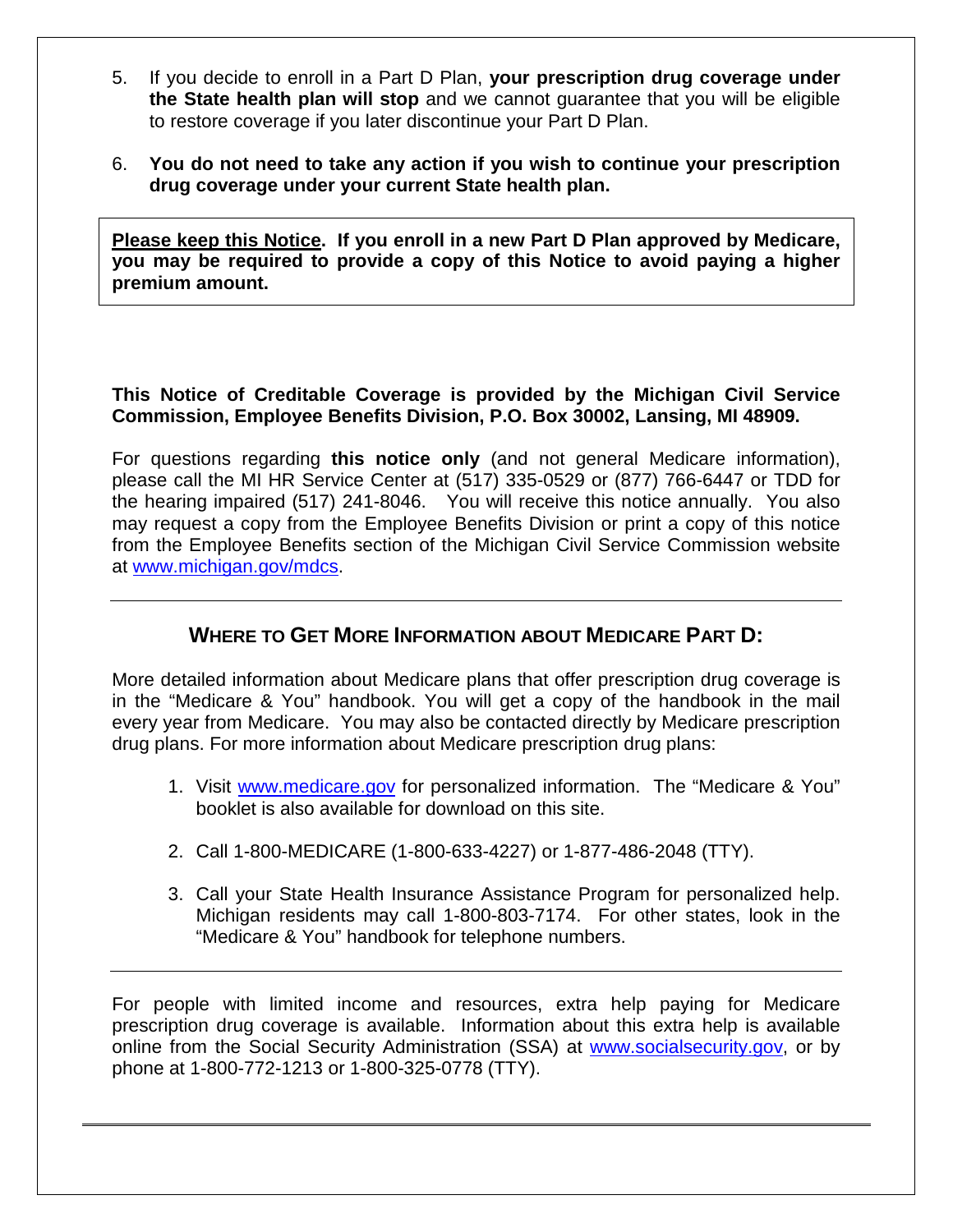



**COMMISSIONERS** ANDREW P. ABOOD CHARLES BLOCKETT, JR. ROBERT W. SWANSON, JR. THOMAS M. WARDROP STATE PERSONNEL DIRECTOR JEREMY S. STEPHENS

#### **THE STATE OF MICHIGAN IS REQUIRED UNDER THE Consolidated Omnibus Reconciliation Act (COBRA) TO PROVIDE THIS NOTICE TO** *ALL RETIREES, SPOUSES, AND DEPENDENT CHILDREN* **REGARDING EACH DEPENDENT'S RIGHTS TO CONTINUE STATE-SPONSORED GROUP INSURANCES WHEN COVERAGE WOULD OTHERWISE END.**

#### **Retain for Future Reference**

| <b>WOULD OTHERWISE END.</b>  | <b>Retain for Future Reference</b>                                        | This notice informs you of the qualifying events and notification requirements for continuation of benefits                                                                                                                                                                                                                 |
|------------------------------|---------------------------------------------------------------------------|-----------------------------------------------------------------------------------------------------------------------------------------------------------------------------------------------------------------------------------------------------------------------------------------------------------------------------|
| follows:                     |                                                                           | available to spouses and dependent children under COBRA federal law. The qualifying events are as                                                                                                                                                                                                                           |
| occurs <sup>*</sup> :        |                                                                           | The spouse of a Defined Benefit or Defined Contribution retiree will lose coverage under the state-<br>sponsored group insurances due to a divorce or a legal separation. A dependent child will lose state-<br>sponsored group insurance coverage when the child becomes married or when one of these events               |
| <b>Dependent</b><br>Coverage | <b>Employees Retired</b><br><b>Prior to 8/1/12</b>                        | <b>Employees Retired</b><br>On or After 8/1/12                                                                                                                                                                                                                                                                              |
| <b>Birth/Legal Adoption</b>  | To age 19                                                                 | To age 19 and must reside with retiree or be<br>legally responsible for health care.                                                                                                                                                                                                                                        |
| Guardianship                 | Full only to age 18. No<br>student extension.                             | Full only to age 18. No student extension.                                                                                                                                                                                                                                                                                  |
| Step children                | To age 19 if covered as active<br>employee.                               | To age 19 if covered as active employee. 50%<br>residency, 50% support. Stepchild of retiree (not<br>spouse). Cannot be eligible under any other<br>health care plan.                                                                                                                                                       |
| <b>Foster children</b>       | Under 18 if covered as active<br>employee.                                | Not eligible for coverage.                                                                                                                                                                                                                                                                                                  |
| Students Age 19 - 26         | Must be enrolled 1/2 time.<br>50% residency and 50% support. 50% support. | Must be enrolled 1/2 time. 50% residency and                                                                                                                                                                                                                                                                                |
| CS-1820).                    | *This does not apply to retirees of the State Police Retirement Act.      | The retiree or affected family member must inform the State of Michigan, Office of Retirement Services<br>(ORS), within 30 days of a qualifying event. If an event occurs, call (800) 381-5111 or (517) 322-5103.<br>ORS staff will send the affected individual an application to continue group insurance coverages (Form |

**Under the law, if the retiree or affected family member does not notify ORS within 60 days of the date of one of the above-mentioned events, any rights to continuation of insurances will be forfeited. Further, if ORS is not notified within 60 days of an event, and if any claims incurred after the date of the divorce or child losing dependent status are paid erroneously, they will be required to reimburse the state for any such paid claims, plus premiums paid by the state for the ineligible individual.**